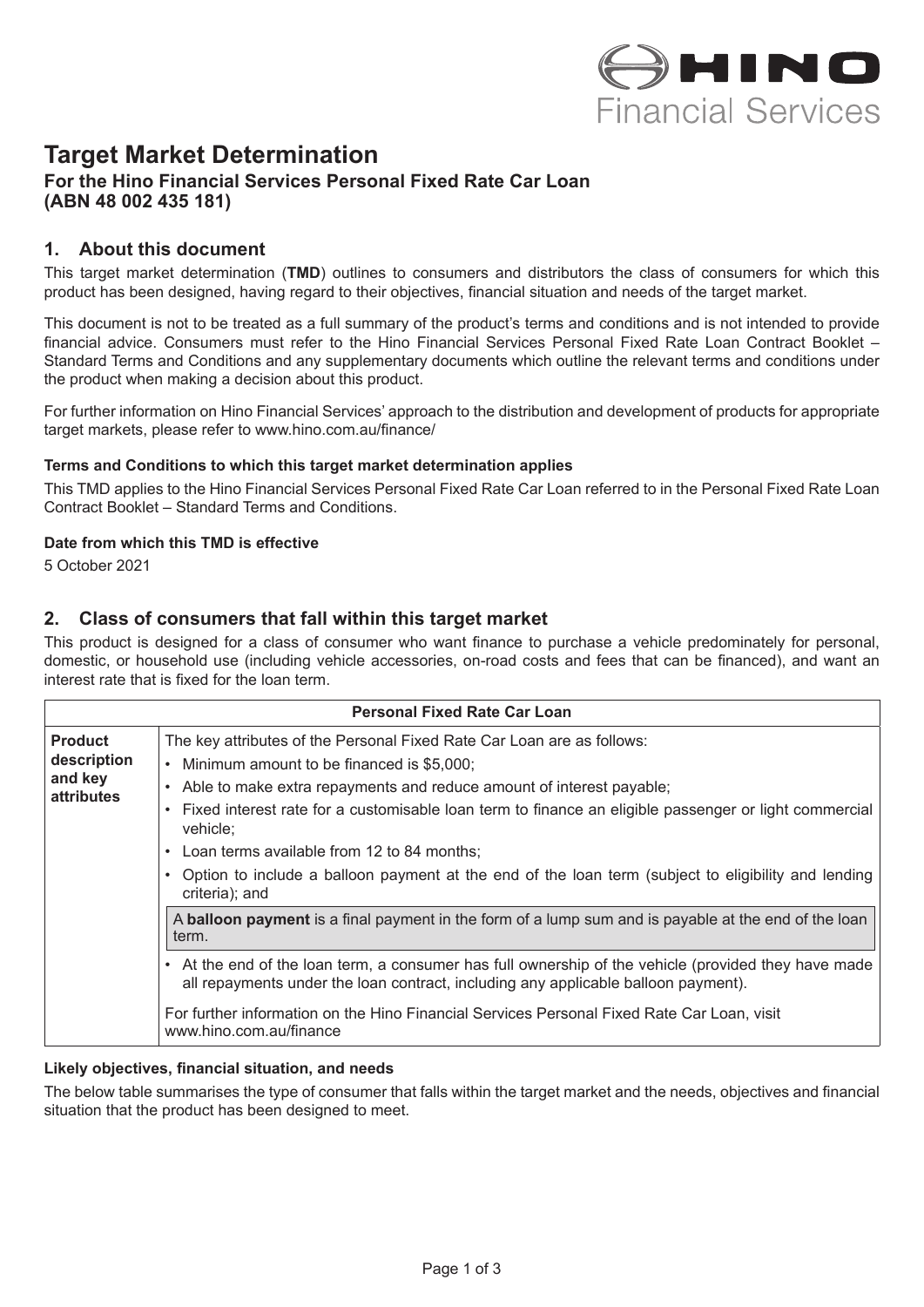| <b>Personal Fixed Rate Loan</b>    |                                                                                                                                                                                                                                                                                                                                                                                                                                                                                                                                                                                                                 |  |
|------------------------------------|-----------------------------------------------------------------------------------------------------------------------------------------------------------------------------------------------------------------------------------------------------------------------------------------------------------------------------------------------------------------------------------------------------------------------------------------------------------------------------------------------------------------------------------------------------------------------------------------------------------------|--|
| <b>Class of</b><br><b>Consumer</b> | This product has been designed for consumers that are at least 18 years of age, meet Hino Financial<br>Services's eligibility and lending criteria, and want finance to purchase a vehicle predominately for<br>personal, domestic, or household use.                                                                                                                                                                                                                                                                                                                                                           |  |
| Needs and<br>objectives            | This product has been designed for consumers who:<br>• Want credit to finance a vehicle predominately for personal, domestic, or household use;<br>• Want an interest rate that is fixed with a predetermined payment structure across the term of the loan;<br>• Want access to repayment options (including weekly, fortnightly or monthly);<br>• Want to own the vehicle from the beginning of the loan;<br>• Want a loan that is secured against a vehicle;<br>Want to take unencumbered ownership of the vehicle at the end of loan term (subject to all repayments<br>under the loan contract being met). |  |
| <b>Financial</b><br>situation      | This product has been designed for consumers who:<br>• Can pay the scheduled repayments, comprising principal payments, interest as it accrues, and the<br>fees and charges associated with the purchase and financing of a vehicle; and<br>• Want the option to select a loan With balloon payment or Without a balloon payment.                                                                                                                                                                                                                                                                               |  |
|                                    | With balloon payment<br>This option has been designed for consumers who seek to reduce repayments for the loan term and<br>either intend to:<br>Pay the final balloon payment when it is due; or<br>• Refinance the final balloon payment when it is due, because they are comfortable with paying higher<br>amounts in interest overall in order to reduce repayments over the term.                                                                                                                                                                                                                           |  |
|                                    | <b>Without balloon payment</b><br>This option has been designed for consumers who:<br>• Can afford higher repayments and do not wish to, or cannot afford to, pay a final balloon payment;<br>• Seek to pay lower amounts in interest overall; and<br>• Wish to pay off the loan as soon as possible without having to pay any lump sum or balloon payment.                                                                                                                                                                                                                                                     |  |

### **Excluded class of consumers**

This product has not been designed for consumers who want to:

- Part with possession or control of the vehicle by way of lease, transfer, assign or lend;
- Modify the vehicle in a way that may void any warranty or cause the vehicle to be unroadworthy, illegal or not fully covered by insurance;
- Transport the vehicle from mainland Australia or Tasmania; or
- Use the vehicle to provide commercial transport services, such as hire-car, or taxi.

#### **Consistency between target market and the product**

This product is likely to be consistent with the likely objectives, needs and financial situation of the class of consumers in the target market. This is based on an analysis of the key terms, features and attributes of the product and a finding that these are consistent with the identified class of consumers.

# **3. How this product is to be distributed**

#### **Distribution channels**

This product is designed to be distributed through the following means:

- By our accredited Motor Vehicle Dealer network acting as agents for Hino Financial Services under Hino Financial Services's Australian Credit Licence; and
- Directly by Hino Financial Services through the Hino Financial Services National Direct Centre, either over the phone, via email or mail.

#### **Distribution conditions**

This product should only be distributed to consumers that meet Hino Financial Services's eligibility and lending criteria.

#### **Adequacy of distribution conditions and restrictions**

Hino Financial Services have determined that the distribution conditions and restrictions will make it likely that the consumers who purchase the product are in the class of consumers for which it has been designed. Hino Financial Services consider that the distribution conditions and restrictions are appropriate and will assist distribution in being directed towards the target market for whom the product has been designed.